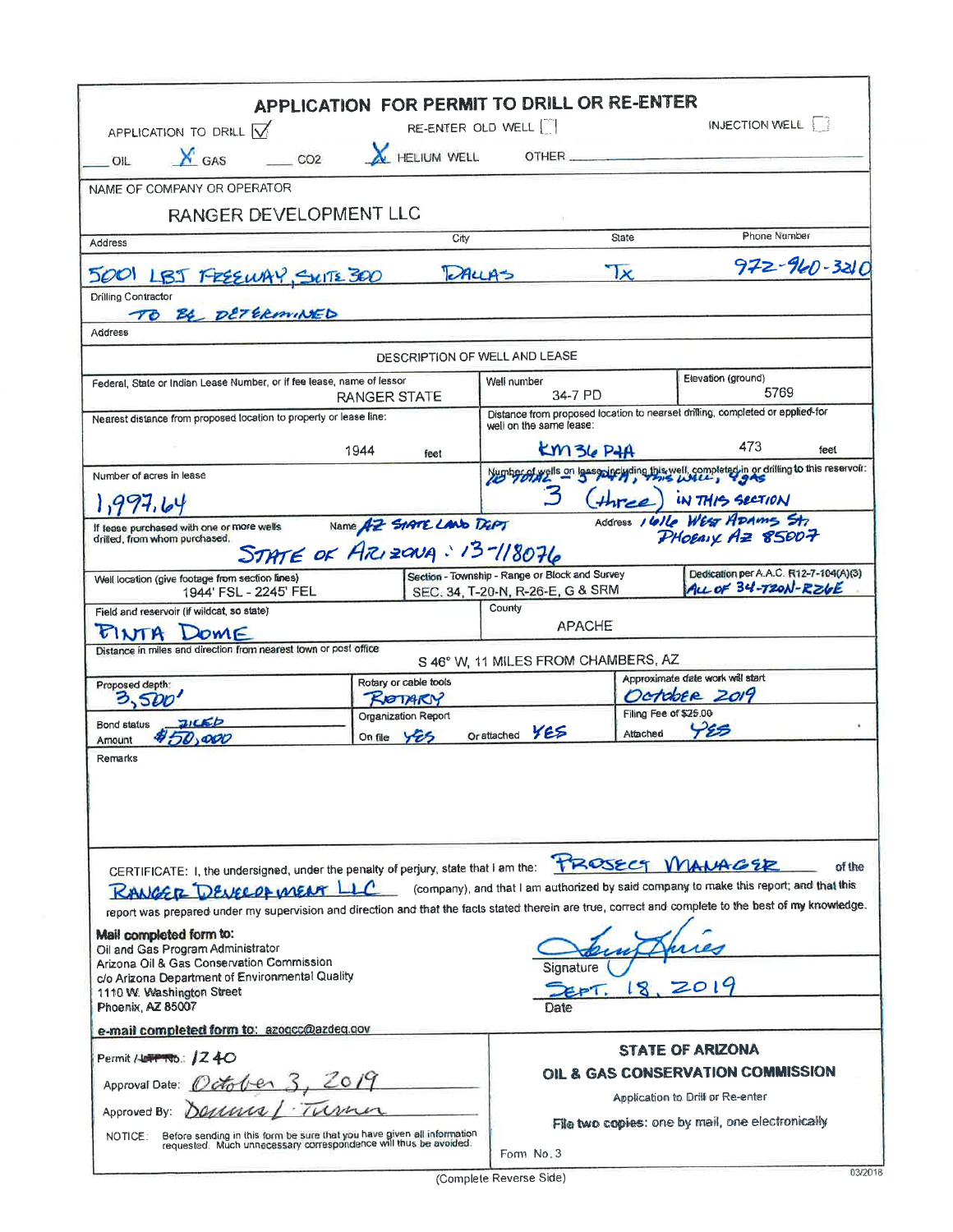- 1. Operator shall outline on the plat the acreage dedicated to the well in compliance with A.A.C. R12-7-107,
- 2. A registered surveyor shall show on the plat the location of the well and certify this information in the space provided.
- 3. ALL DISTANCES SHOWN ON THE PLAT MUST BE FROM THE OUTER BOUNDARIES OF THE SECTION.

YES X **NO** 4. Is the operator the only owner in the dedicated acreage outlined on the plat below?

- 5. If the answer to question four is no, have the interests of all owners been consolidated by communitization agreement or otherwise? YES \_\_\_\_\_\_ NO \_\_\_\_\_\_ If answer is yes, give type of consolidation
- 6. If the answer to question four is no, list all the owners and their respective interests below:



| Size of Casing<br>$13 - \frac{3}{8}$<br>$9 - 518$<br>∼<br>$4 - 1/2$ | Weight<br>48<br>34<br>23<br>7.6 | Grade & Type<br>H 40<br>755<br>N80<br>V80 | Top<br>$\bullet$<br>O<br>ဇ | <b>Bottom</b><br>$40^{\circ}$<br>1,400'<br>2620'<br>3500' | Cementing Depths<br>$0 - 40'$<br>$0 - 1400'$<br>$600 - 2620$<br>$3300 - 3500'$ | Sacks Cement<br>20<br>376<br>スヲ3<br>12 | Type<br>TYPE 11 PORT |
|---------------------------------------------------------------------|---------------------------------|-------------------------------------------|----------------------------|-----------------------------------------------------------|--------------------------------------------------------------------------------|----------------------------------------|----------------------|
|---------------------------------------------------------------------|---------------------------------|-------------------------------------------|----------------------------|-----------------------------------------------------------|--------------------------------------------------------------------------------|----------------------------------------|----------------------|